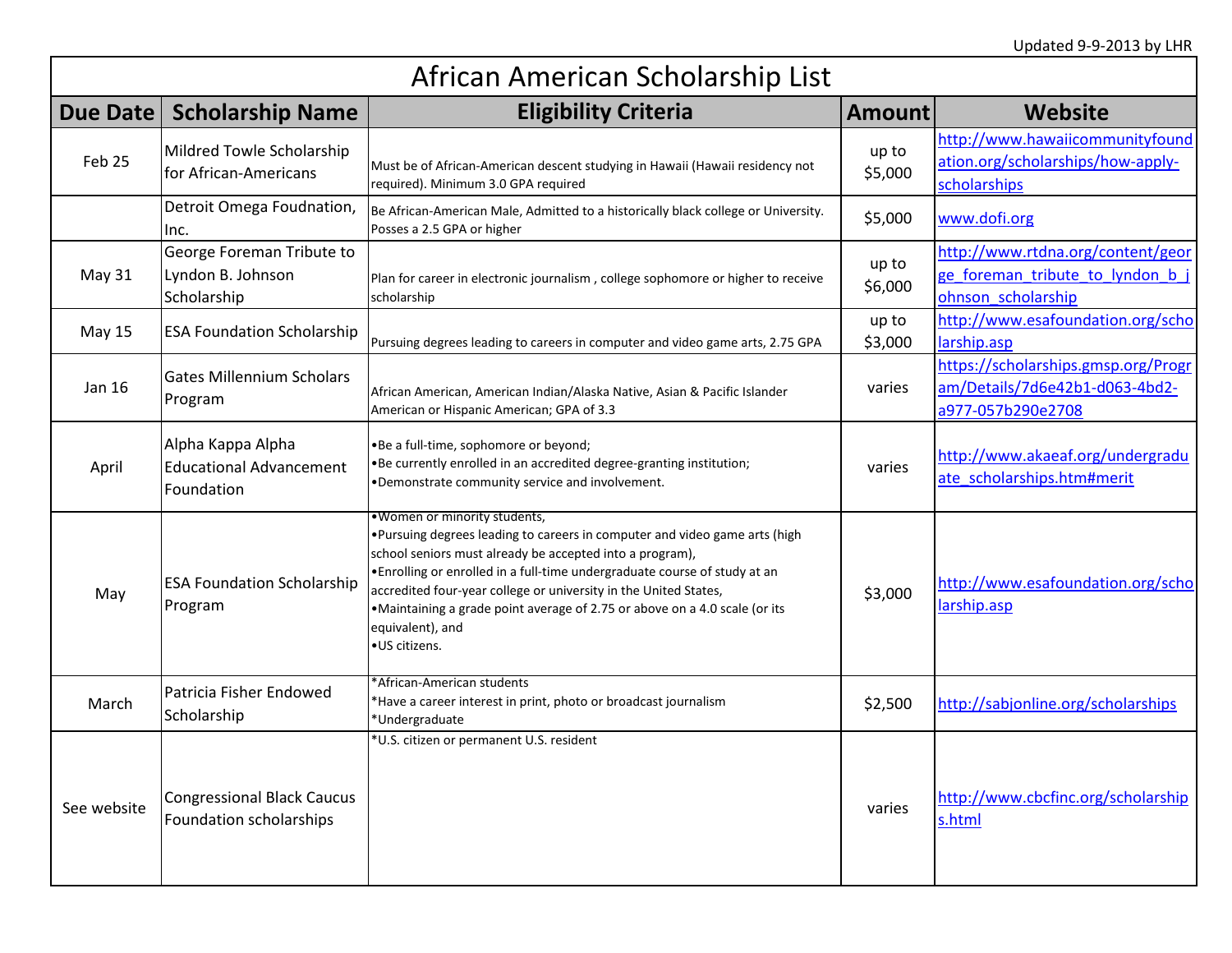| Due Date   | <b>Scholarship Name</b>                                                        | <b>Eligibility Criteria</b>                                                                                                                                                                                                                                                                                                                                                                                             | <b>Amount</b>     | Website                                                                                                   |
|------------|--------------------------------------------------------------------------------|-------------------------------------------------------------------------------------------------------------------------------------------------------------------------------------------------------------------------------------------------------------------------------------------------------------------------------------------------------------------------------------------------------------------------|-------------------|-----------------------------------------------------------------------------------------------------------|
| March      | National Association of<br><b>Black Journalists</b><br>scholarships            | •Must be a current NABJ member (\$40/college students; \$35/high school<br>students)<br>. Must be currently enrolled full-time at an accredited college/university in the<br>U.S.<br>. Must major in journalism or a communications-related discipline with the<br>interest of pursuing a journalism career<br>. Must have at least one year of school remaining at the time of the application<br>submission           | Up to<br>\$2,500  | http://www.nabj.org/?page=SEEDSc<br>holarships                                                            |
| Nov        | Vanguard Minority<br>Scholarship Program                                       | *Be a member of a racial or ethnic minority.<br>*Entering their junior or senior year of college<br>*Enrolled full-time at a qualifying four-year accredited college or university in the<br><b>United States</b><br>*Studying business, finance, economics or accounting.<br>*Minimum GPA of 3.0 on a 4.0 scale.<br>*U.S. citizen or lawful permanent resident of the United States.                                   | Up to<br>\$10,000 | http://sms.scholarshipamerica.org/v<br>anguard/                                                           |
| March      | UNCF • Merck<br>Undergraduate Science<br><b>Research Scholarship</b><br>Awards | • African American (Black)<br>. Enrolled full-time in any four-year college or university in the United States<br>• A junior who will be a B.S. or B.A. degree candidate<br>•A life sciences, physical sciences, or engineering major.<br>• A student with a minimum GPA of 3.3<br>. Committed to and eligible for the summer internship at a Merck facility<br>• A citizen or permanent resident of the United States. | Up to<br>\$30,000 | http://umsi.uncf.org/sif#ScienceRes<br>earchScholarshipAwards                                             |
| Open       | <b>Go Red Multicultural</b><br>Scholarship Fund                                | .Be a female of Hispanic, African-American or other minority origin<br>.Be a U.S. citizen/permanent resident of the United States<br>. Be currently enrolled in an accredited college, university, health care institution<br>or program in the U.S.<br>• Have a minimum 3.0 cumulative GPA                                                                                                                             | \$2,500           | http://www.goredforwomen.org/ge<br>t-involved/show-support-for-go-<br>red/multicultural-scholarship-fund/ |
| <b>Dec</b> | Foreclosure.com Scholarship                                                    | Must be a currently enrolled undergraduate student.                                                                                                                                                                                                                                                                                                                                                                     | up to<br>\$5,000  | http://www.foreclosure.com/schola<br>rship                                                                |
| July       | Proof-Reading.com<br>Scholarship Program                                       | • attend classes at an accredited four-year college or university in the U.S.<br>• must be a full-time student<br>.be a legal resident of the U.S. or provide a valid green card<br>• maintain a cumulative Grade Point Average (GPA) of at least 3.5                                                                                                                                                                   | \$1,500           | http://www.proof-<br>reading.com/proof-<br>reading scholarship program.asp                                |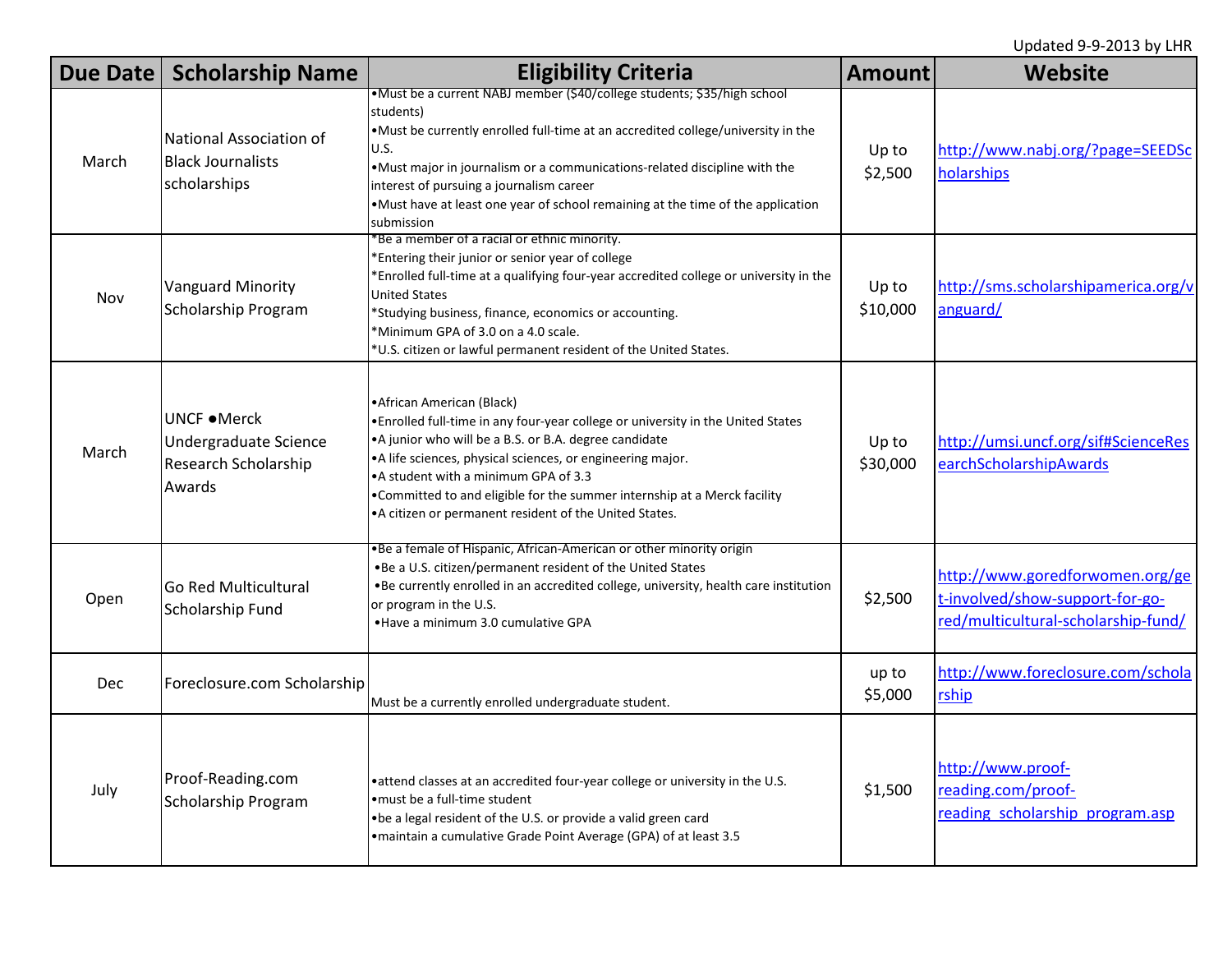| Due Date | <b>Scholarship Name</b>                      | <b>Eligibility Criteria</b>                                                                                                                                                                                                                                                                                                                                                                                                                                  | <b>Amount</b>                              | <b>Website</b>                                                                                                                           |
|----------|----------------------------------------------|--------------------------------------------------------------------------------------------------------------------------------------------------------------------------------------------------------------------------------------------------------------------------------------------------------------------------------------------------------------------------------------------------------------------------------------------------------------|--------------------------------------------|------------------------------------------------------------------------------------------------------------------------------------------|
| March    | Patricia Fisher Endowed<br>Scholarship       | Full-time, Black or African American, majoring in<br>Broadcasting/Journalism                                                                                                                                                                                                                                                                                                                                                                                 | up to<br>\$2,500                           | http://www.thewashboard.org/Sch<br>olarshipDetails.aspx/The+Seattle+Fo<br>undation/2013-<br>2014/Patricia+Fisher+Endowed+Sch<br>olarship |
| Feb      | Jackie Robinson Foundation<br>Scholarship    | Eligibility<br>To be eligible for a Jackie Robinson Foundation Scholarship, an<br>applicant must:<br>.Be a graduating, minority high school senior;<br>. Plan to attend an accredited and approved four-year institution<br>within the United States;                                                                                                                                                                                                        | up to<br>\$24,000<br>over 4 years          | http://www.jackierobinson.org/appl<br>y/general-applicants.php                                                                           |
| Jan      | Ron Brown Scholarships                       | American high school seniors who will make significant<br>contributions to society. Applicants must excel academically,<br>exhibit exceptional leadership potential, participate in community                                                                                                                                                                                                                                                                | up to<br>\$10,000 a<br>year for 4<br>vears | http://www.ronbrown.org/Apply/Eli<br>gibilityRequirements.aspx                                                                           |
| Varies   | Think Black College<br>Education!            | Scholarship database                                                                                                                                                                                                                                                                                                                                                                                                                                         | Varies                                     | http://www.thinkhbcu.org                                                                                                                 |
| Varies   | <b>Thurgood Marshall</b><br>Scholarship Fund | . Have a minimum cumulative GPA of 3.0 on a 4.0 scale<br>•Must apply for financial aid using the Free Application for<br><b>Federal Student Aid</b><br>. Attend one of the 47 TMCF Member Schools<br>.Be a U.S. citizen or legal permanent resident with a valid<br>permanent resident card or passport stamped I-551<br>•Demonstrate leadership qualities and service experience<br>. Be recommended by a Faculty or Staff member of your current<br>school | Varies                                     | http://www.thurgoodmarshallfund.<br>net/scholarship/about-scholarships-<br>program                                                       |
| Varies   | Actuarial<br>Diversity Scholarship           | Multiple scholarships available for actuarial students. See website<br>for more information.                                                                                                                                                                                                                                                                                                                                                                 | Varies                                     | http://www.actuarialfoundation.org<br>/programs/actuarial/scholarships.sh<br>tml#diversity                                               |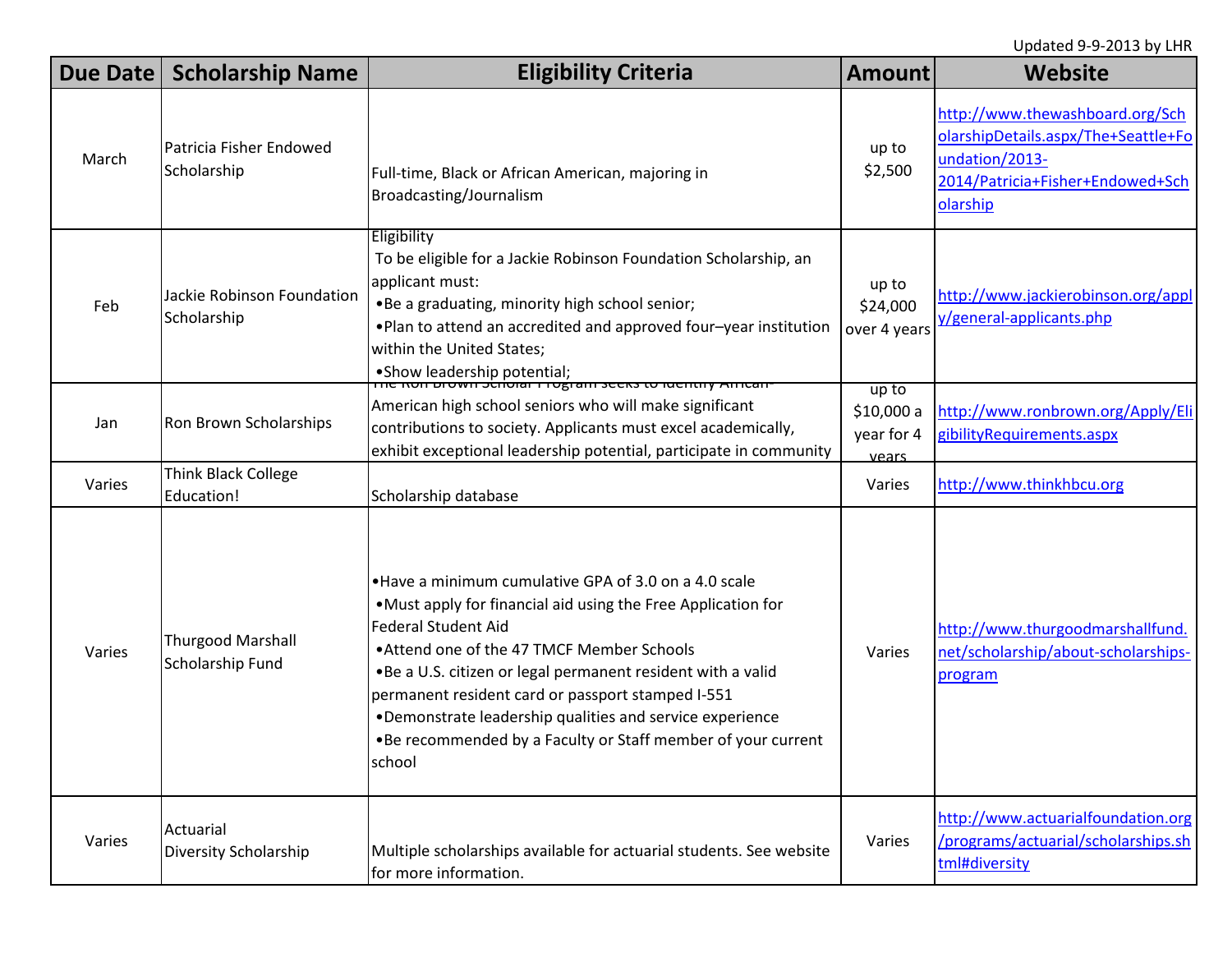|       | Due Date   Scholarship Name                         | <b>Eligibility Criteria</b>                                                                                                                                                                                                                                                                        | <b>Amount</b>    | Website                                                                                                             |
|-------|-----------------------------------------------------|----------------------------------------------------------------------------------------------------------------------------------------------------------------------------------------------------------------------------------------------------------------------------------------------------|------------------|---------------------------------------------------------------------------------------------------------------------|
| Nov   | American Copy<br><b>Editors Society Scholarship</b> | College juniors or seniors, graduate students and college<br>graduates. You must have been in school for at least one full term                                                                                                                                                                    | up to \$2500     | http://www.copydesk.org/edfund/a<br>pply/                                                                           |
| June  | <b>Automotive Hall of Fame</b><br>Scholarship       | See website for more information.                                                                                                                                                                                                                                                                  | Varies           | http://www.automotivehalloffame.<br>$org$                                                                           |
| Dec   | <b>AXA Achievements</b><br>Scholarship              | See website for more information.                                                                                                                                                                                                                                                                  | up to<br>\$25000 | http://www.axa-equitable.com/axa-<br>foundation/AXA-achievement-<br>scholarship.html                                |
| May   | <b>HBCU Study Abroad</b><br>Scholarship             | Open to students who attend an HBCU that is a Member or<br>Associate member of the IES Abroad consortium and that<br>transfers at least 75% of home school aid to IES. Abroad Student<br>must have applied to and attend an IES Abroad fall, spring,<br>academic year or calendar year program.    |                  | https://www.iesabroad.org/IES/Sch<br>up to \$2000 olarships and Aid/Diversity Schola<br>rships/hbcuScholarship.html |
| March | Jeannette Rankin Women's<br>Scholarship Fund        | 1.A woman, age 35 or older<br>2.Low-income<br>3.A U.S. citizen or Permanent Resident of the United States<br>4. Pursuing a technical or vocational education, an associate's<br>degree, or a first bachelor's degree<br>5. Enrolled in, or accepted to, a regionally or ACICS accredited<br>school | Varies           | http://www.rankinfoundation.org/                                                                                    |
| June  | Joe Francis Haircare<br>Scholarship                 | Applicant must be currently applying for entrance into<br>Cosmetology/Barber School, OR actively enrolled in a<br>Cosmetology/Barber program                                                                                                                                                       | \$1,000          | http://www.joefrancis.com/                                                                                          |
| July  | Lincoln Forum Scholarship<br><b>Essay Contest</b>   | Must be FULL TIME, undergraduate students in an AMERICAN<br><b>COLLEGE OR UNIVERSITY</b>                                                                                                                                                                                                           | up to \$1500     | http://www.thelincolnforum.org/sc<br>holarship-essay-contest.php                                                    |